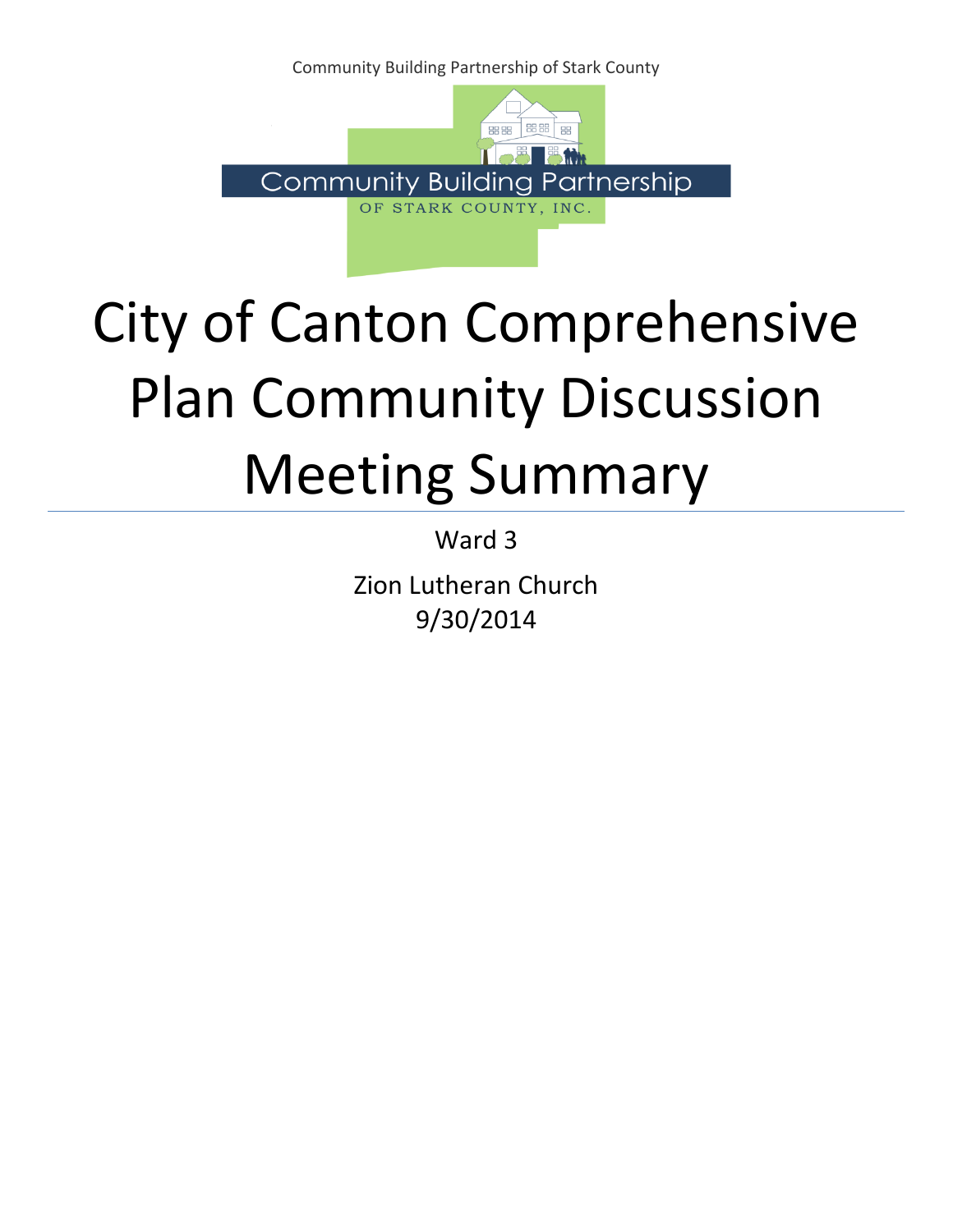

We're planning on a Better Canton. Come join us – be part of making Canton a Better Community

# CANTON COMPREHENSIVE PLAN

The City of Canton is embarking on developing a new Comprehensive Plan to guide it into the future. The last one in Canton was 50 years ago. YOUR input and participation are key to creating a Plan we can ALL support. Join your neighbors at one of the scheduled Ward – based meetings this fall and hear the initial findings of the consultant team hired to help our community craft its Plan. These meetings will focus on data, demographics, and analysis from our consultants and YOUR feedback regarding this information.

Please join your Ward 3 Council Member James E. Griffin and your neighbors as we discuss the "State of Canton" with czb consultants. These meetings will be designed to convey important baseline information, give participants a chance to ask questions to better understand the information and its importance, and give participants a chance to convey information and ideas to planning consultants about what they feel needs to be included in the plan.



czb

These Community meetings are sponsored by

Community Building Partnership

601 Cleveland Ave. NW, Canton, Oh 44709 / (330) 458 – 0962

SAVE THIS DATE All are welcome – Attend a meeting convenient to you

Ward 3 Community Discussion Will Take Place On Sept. 30 @ 6:00 p.m.

Meeting will be held at Zion Lutheran Church 702 Raff Rd. SW Canton, Oh 44710

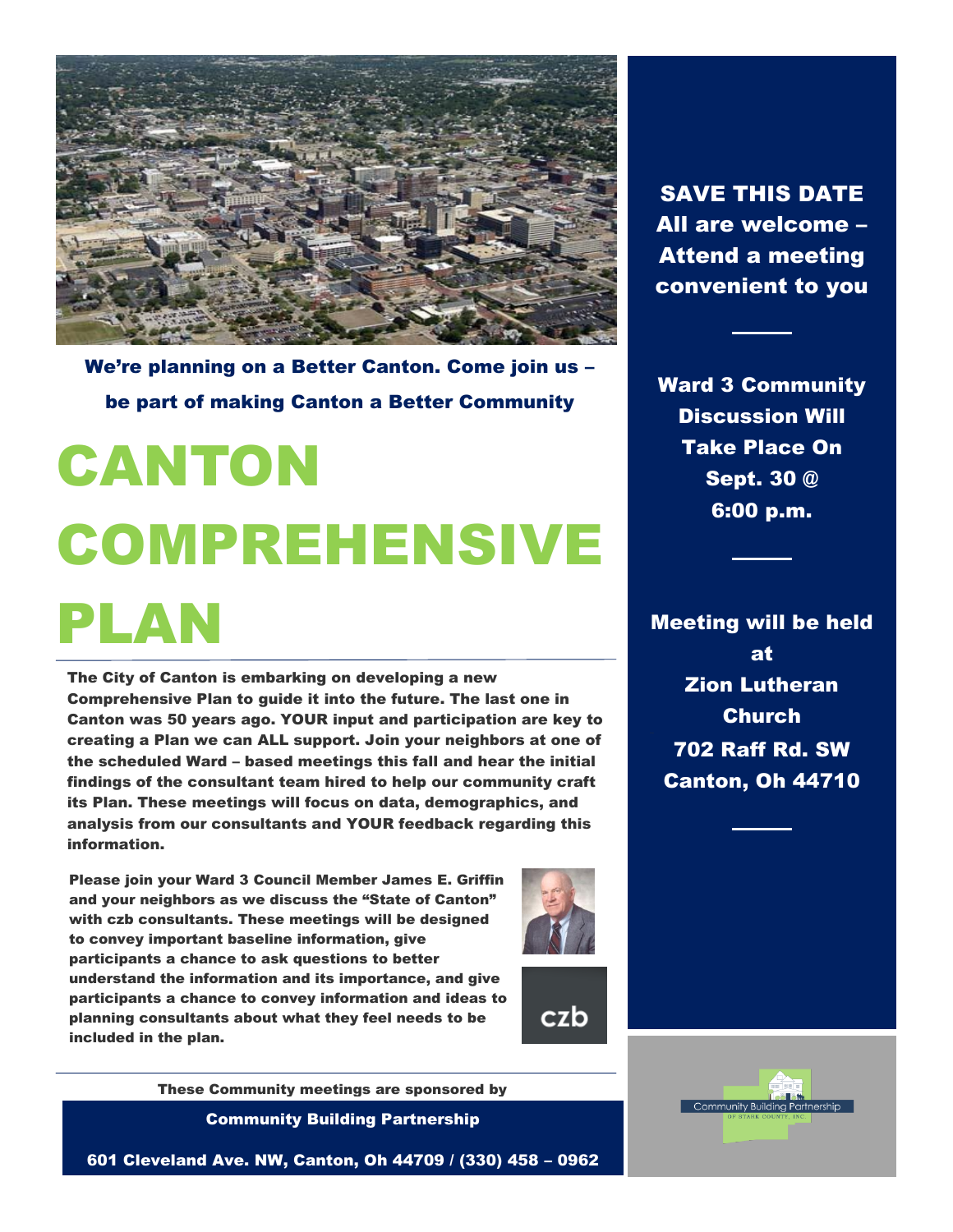## **City of Canton Comprehensive Plan Community Discussion Meeting Summary**

#### **Program Summary**

The Canton Comprehensive Plan is a community-driven process where the Canton Steering Committee leads the community's effort to set priorities, support local values, and provide the general direction of the Plan. In an effort to support this approach, Community Building Partnership (CBP) was contracted to sponsor a series of community meetings to solicit input, feedback, and advice from community residents from all walks of life. Utilizing the City's ward system to ensure geographic coverage of the entire City, nine community meetings were conducted during the months of September and October 2014. All meeting were open to all residents regardless of location.

Joining CBP in conducting these meetings was David Boehlke and Stephanie Barnes-Simms from the czb consulting group. Each meeting was organized in a similar manner and with a uniform agenda including:

- Introductions and Welcome by the Ward council member and Mayor, when present;
- A presentation on Comprehensive Planning and Comprehensive Plans, presented by Stephanie Barnes-Simms, focused on the 3 major traits of Comp Plans: a) being community-driven; b) based upon current reality; and c) built-in flexibility to deal with changes in the future.
- A significant presentation on the current reality in Canton by reviewing the initial data as gathered by the czb consulting group team since mid-summer was presented by David Boehlke.
- Three group exercises to solicit feedback, input, priority-setting recommendations, and "specialness" of Canton allowed for uniform/consistent participation at each meeting and provided written, direct community content for consideration by the Steering Committee.

The czb/Canton website http://czb.org/city-of-canton-ohio/ (password: canton5) contains video recordings of each meeting for public review, the PowerPoint presentation on Comprehensive Planning and the Initial Data as presented at each meeting, and the group exercise responses, which are tabulated below.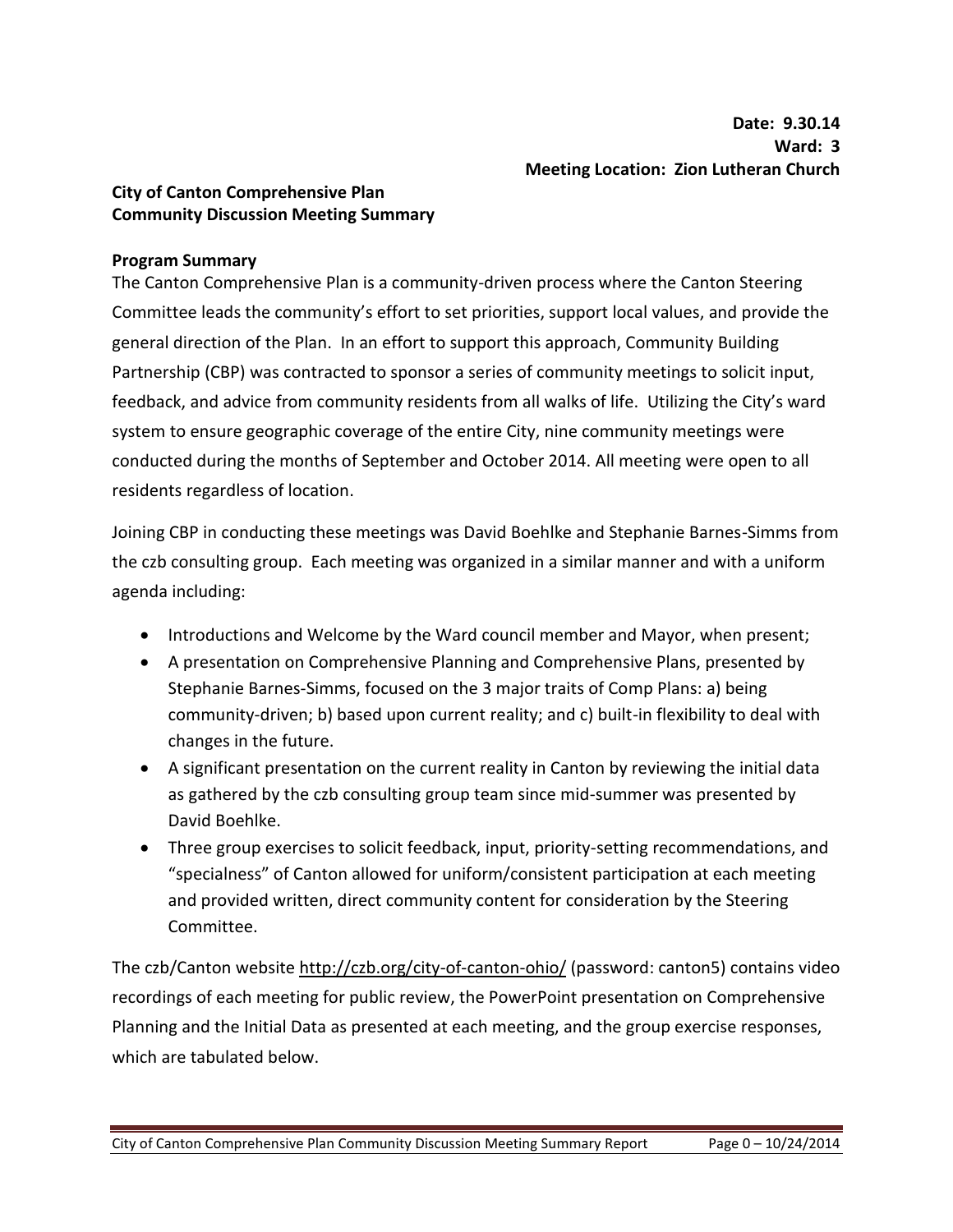## **Participants**

| Number in attendance:<br>Number of sign-ins:<br>From Completed<br>Worksheet(s): | 61<br>60        |                       |              |       |
|---------------------------------------------------------------------------------|-----------------|-----------------------|--------------|-------|
|                                                                                 | <b>Resident</b> | <b>Business Owner</b> | <b>Other</b> |       |
|                                                                                 | 31              | 10                    | 8            |       |
| Question #1: What                                                               |                 |                       |              | stood |

## **out for you from the data overview?** (Total # of Responses = 66)

- 11 Poverty
- 15 Housing
- 12 Population loss/decline
- 8 Jobs/Business
- 1 City/County Comparison(s)
- 8 Overall negative
- 1 Overall positive
- 3 Nothing/already familiar
- 7 Misc/Other

#### **Question #2**

The planning process begins with an assessment of what's working, what's not working, who's moving in, who's moving out, what are properties worth, how are businesses doing and what kind of physical and financial shape is the city in. Statistical data can help with that assessment but it cannot tell the entire story. E.g. student teacher ratios won't tell us if parents feel that students are getting a good education. Data on downtown retail sale won't tell us if residents feel that the downtown is making a comeback. **Based on your experience, what would you add to the story of the City of Canton's current reality? What part of the story of what's working and not working are we missing?** 

What's working? (Total # of Responses = 72)

- 37 Community/economic development
	- (e.g.,HOF, downtown restaurants, cultural events, etc.)
- 15 City government/city services/land bank
- 5 Social service organizations/institutions/nonprofits
- 11 People/community participation/neighborhood associations
- 3 Housing/real estate/homeownership/rentals
- 1 Misc/other

What's not working? (Total # of Responses = 99)

- 21 Poor/ineffective community/economic development
- 40 City government/city services/land bank
- 2 Social service organizations/institutions/nonprofits
- 9 People/community participation/neighborhood associations
- 19 Housing/real estate/homeownership/rentals
- 8 Misc/other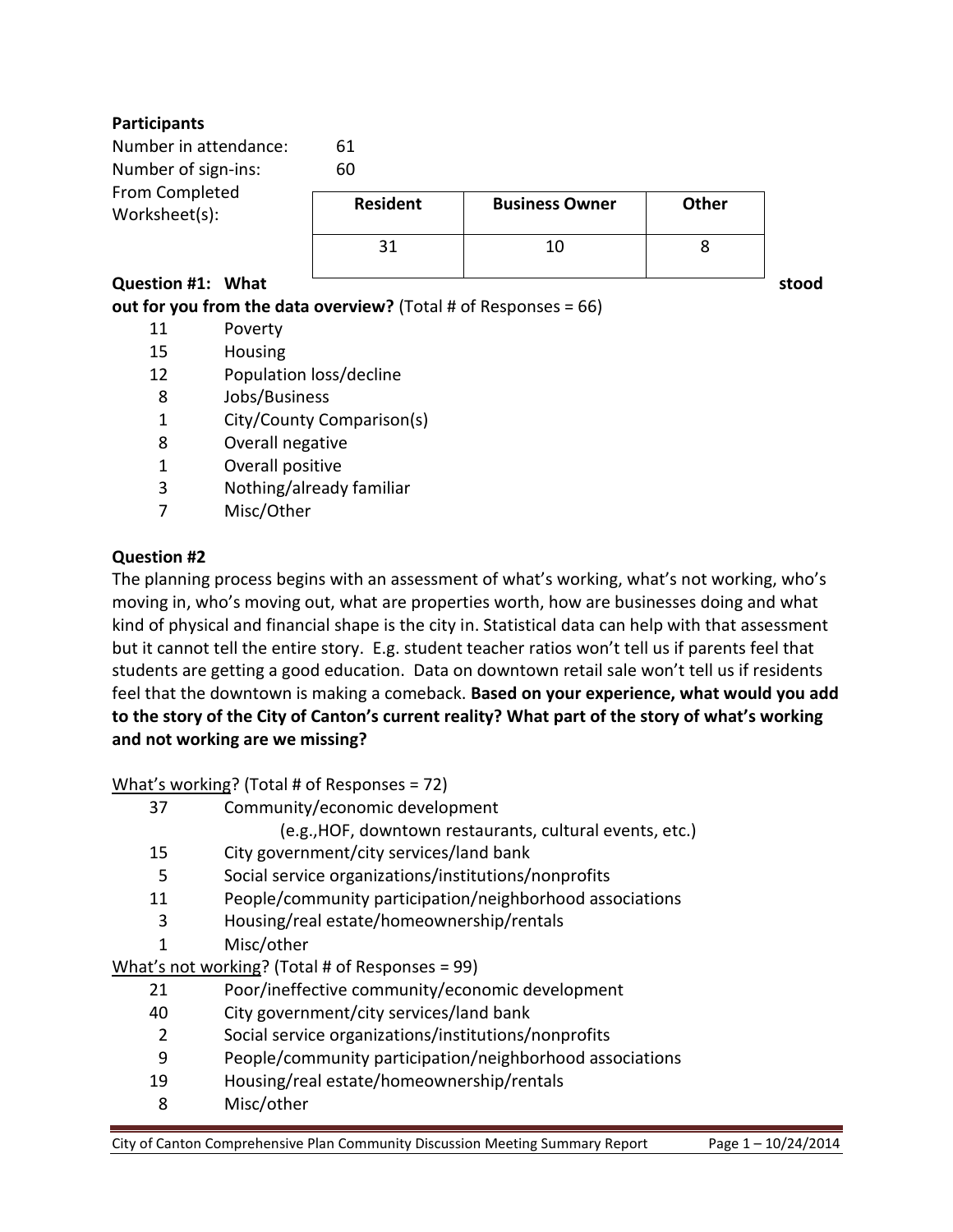## **Question #3**

One of the goals of the comprehensive plan is to set Canton on the course of being a livable city, with a viable economy and the ability to pay its bills. Given limited resources, the Steering Committee will need to set some priorities.

**Circle the five (5) factors** that you think are the **MOST important** to focus on in making Canton a livable city in the future. Not seeing something that you think is important? Add it to the list! **Cross through the five (5) factors** that you think are **LEAST IMPORTANT** to focus on in making Canton a livable city in the future.

**MOST important** (Total # of Completed Worksheets = 44)

- 3 Better open space (parks and other public spaces) 7 Expanded arts, culture, and entertainment 25 Well-maintained streets and infrastructure 25 Better access to good employment 3 More sports and recreation facilities 6 Broader range of housing choices 0 Access to good restaurants 1 Strong library system 9 Improved shopping options in Canton 8 More marketing of Canton's attractions 12 Good access to health services 23 Excellent school performance 29 Removal of vacant and blighted houses 2 Fewer one-way streets 9 More code enforcement and better zoning 4 Better downtown parking 13 Improved rental properties 7 Better relations between residents and the police 7 Improved fire/emergency services 10 Stronger neighborhood associations 1 Cleaner air and lower levels of pollution 6 Better socioeconomic mixing of people 7 More involvement with local colleges/universities
	- 2 Expanded public transportation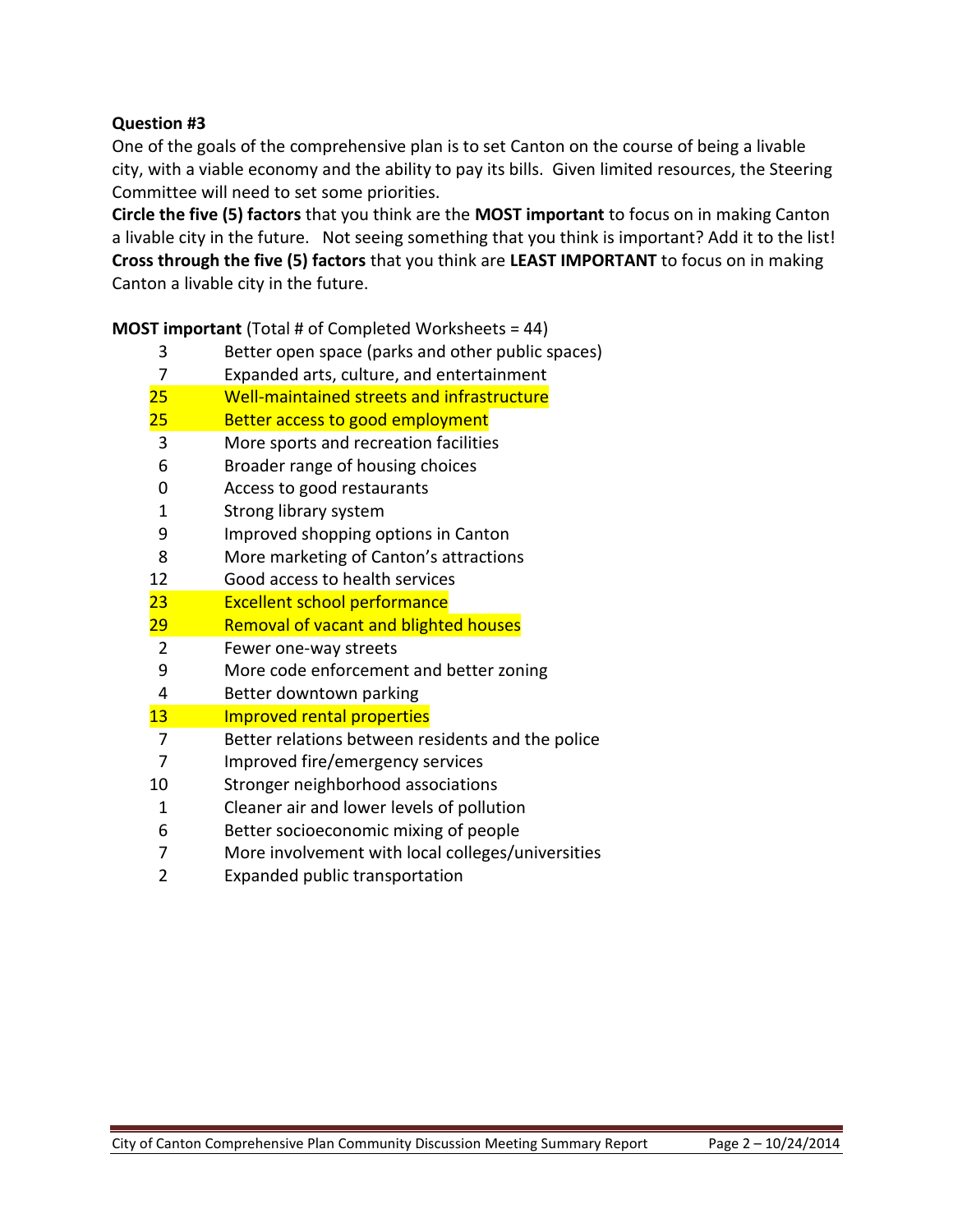#### **LEAST important**

- Better open space (parks and other public spaces)
- Expanded arts, culture, and entertainment
- Well-maintained streets and infrastructure
- Better access to good employment
- More sports and recreation facilities
- Broader range of housing choices
- **Access to good restaurants**
- 16 Strong library system
- Improved shopping options in Canton
- More marketing of Canton's attractions
- Good access to health services
- Excellent school performance
- Removal of vacant and blighted houses

#### 21 Fewer one-way streets

- More code enforcement and better zoning
- Better downtown parking
- Improved rental properties
- Better relations between residents and the police
- Improved fire/emergency services
- Stronger neighborhood associations
- 15 Cleaner air and lower levels of pollution
- Better socioeconomic mixing of people
- More involvement with local colleges/universities
- Expanded public transportation

#### **Write-In Responses:**

Stop drug trafficking & gangs

Renters who take care of their rental property

- Preserve the history of the city
- Stronger sense of community & belonging for everyone
- Fewer crimes

#### **Please Tell Us What's Special About Canton** (Total # of Responses = 76)

| 6  | Architecture          | 3 | Government            |
|----|-----------------------|---|-----------------------|
| 10 | Arts & Culture        | 1 | Hospitals             |
| 10 | Attractions           | 0 | Nonprofits            |
| 12 | <b>Businesses</b>     | 6 | Parks                 |
| 1  | Churches              | 4 | People                |
| 6  | <b>City Services</b>  | 0 | Personal              |
| 1  | <b>City Strengths</b> | 6 | <b>Physical Space</b> |
| 3  | Education             | 3 | Places                |
|    |                       |   |                       |